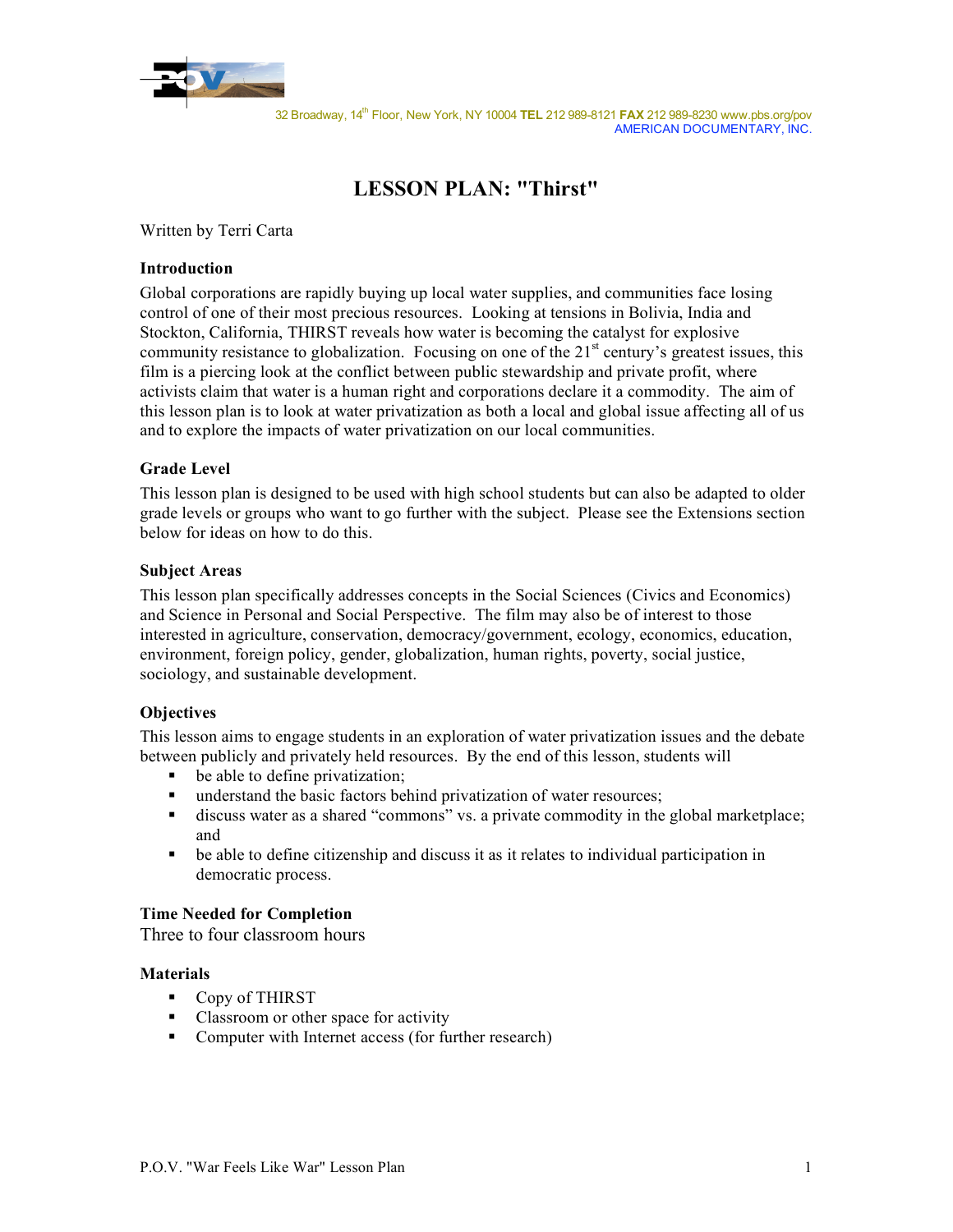# **Procedure**

Introduction of Lesson and Defining Privatization:

- 1. Explain to the class that the film they are about to see, THIRST, is a documentary about water privatization and that the related activities that they will do aim to explore this issue more fully.
- 2. Ask the class to define privatization (you may want to create a concept map on the board, writing all that comes to mind when students think about privatization). You can start by asking students about the difference between public and private and by having them identify elements in your community that are within each category (i.e. public schools, libraries, streets, parks, government, etc; and private schools, homes, businesses and organizations, etc…). You can also point out that the suffix "ation" refers to the process of doing something, in this case the process of making something private that was once public. (Other examples include evolution – the process of evolving; consumption – the process of consuming something, etc…)
- 3. (Optional see Assessment Suggestions section) Have students write a short paragraph about whether they think water is part of a shared "commons," a basic human right for all people, or a commodity to be bought and sold in the global marketplace?

# **What is The Commons?**

"The commons is everywhere. It is the air we breathe, the words we speak, the traditions we respect. It is tangible and intangible, ancient and modern, local and global. It is everything we inherit together, as part of a community, as distinct from things we inherit individually. It is everything that is not privately or state-owned. …"

Read more at http://www.earthisland.org/tbi/whatiscommons.html.

Other online links on the commons:

The Demand for the Common Good by Jonathan Rowe (YES! Magazine Summer 2004)

http://www.futurenet.org/30goodlife/rowe.htm

Rediscovery of the Commons: Managing for the Common Good, Not Just for the Corporate Good (TomPaine.com, July 2002) http://www.tompaine.com/feature.cfm/ID/6016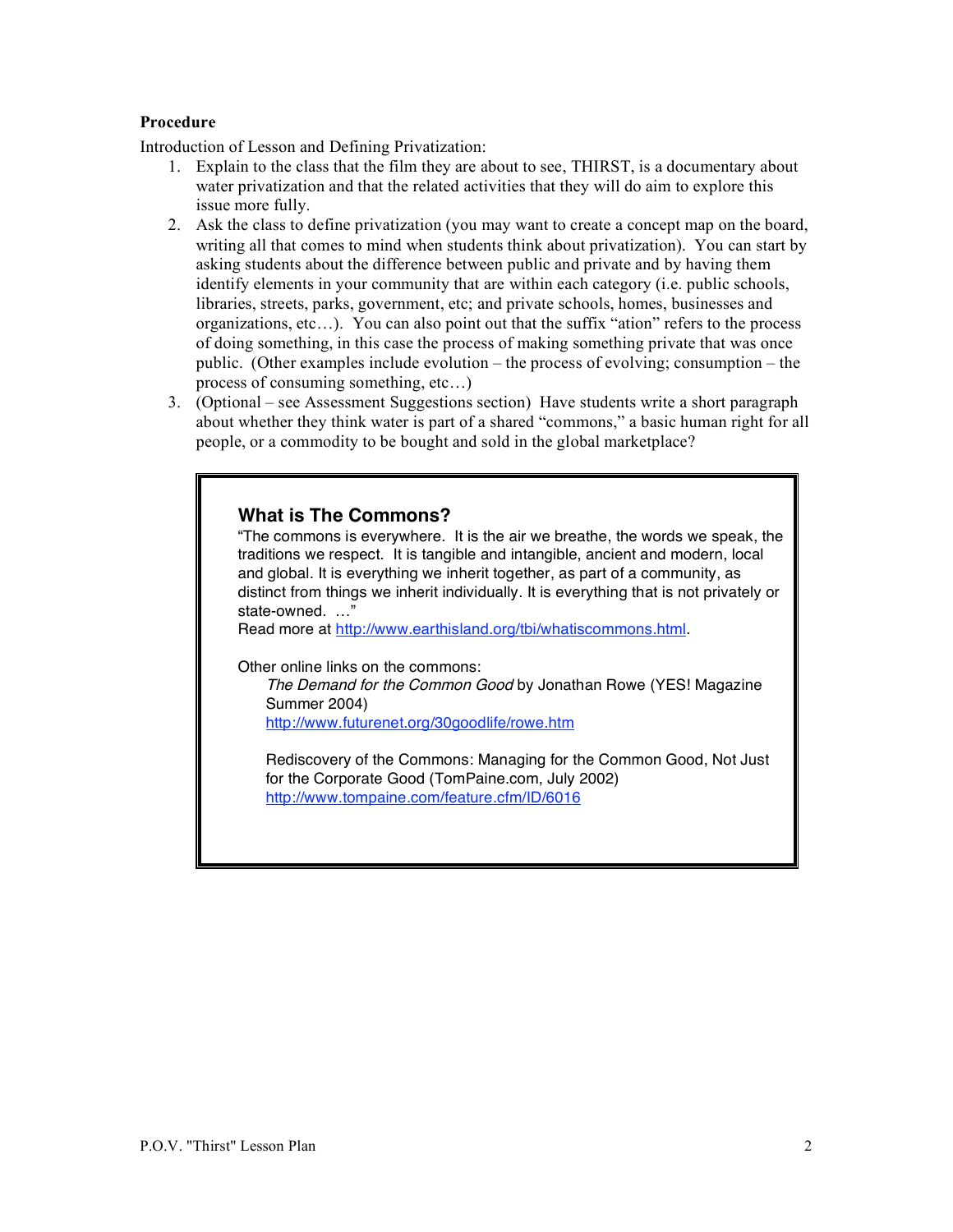# **Viewing THIRST:**

- 1. While viewing the film, have students write down definitions (or questions, if definitions may not be deduced from the film itself) for the following terms. Terms may be written on the board beforehand for students to copy into a notebook, or a handout may be created.
	- Privatization<br>• Globalization
	- Globalization
	- Multinational Corporation
	- Citizen<br>• Commu
	- Community Activist<br>• Global Commons
	- Global Commons
	- Commodity
	- Global Marketplace
	- Human Rights
	- Civil Rights
	- Indignation
- 2. Also while viewing the film, ask students to take note of arguments both for and against water privatization. You may want students to focus on one case study (Bolivia, India or Stockton, California) or you may want them to take note of pro/con arguments in general from the entire film.
- 3. After the film, assess understanding of the above terms by asking students to define the words as a class, especially those that pertain to the following discussion question.
- 4. To debrief/discuss the film, ask the class the following question as posed by Maude Barlow of the Council of Canadians at the Third World Water Forum in Kyoto, Japan: Is water part of a shared "commons," a basic human right for all people, or is it a commodity to be bought and sold in the global marketplace?
- 5. (Optional see Assessment Suggestions section) Have students write out their answer to the above question in class or for a homework assignment.

As stems for further discussion, some of the following questions may be helpful:

- What does it mean to say that water is a human right?<br>• In the film Dale Stocking of Sacramento, California s
- In the film, Dale Stocking of Sacramento, California states that he is an "involved citizen" and not a "community activist." What is the difference between the two? Which one are you, if either? Which one would you rather be and why?
- In the film, Mayor Gary Podesto of Stockton, California, states that it is time to start thinking of citizens as customers. What do you think about the notion that citizens are viewed as customers? Would you rather be viewed as an American or a customer?
- What does it mean to be a citizen? What rights to citizens have? What responsibilities to citizens have?
- Mayor Podesto of Stockton, California, when asked about people protesting, responded, "people confuse this with that globalization issue." What is the difference between globalization and privatization?

## **The Town Hall Meeting:**

As a culminating exercise, have students hold a "Town Hall Meeting" in your classroom where each student is assigned a role to play that matches your particular community. This should correlate as much as possible to the particular organizational structure of your own town/city/region/district, but the basic roles to assign would be as follows:

• Mayor (or some top local government official)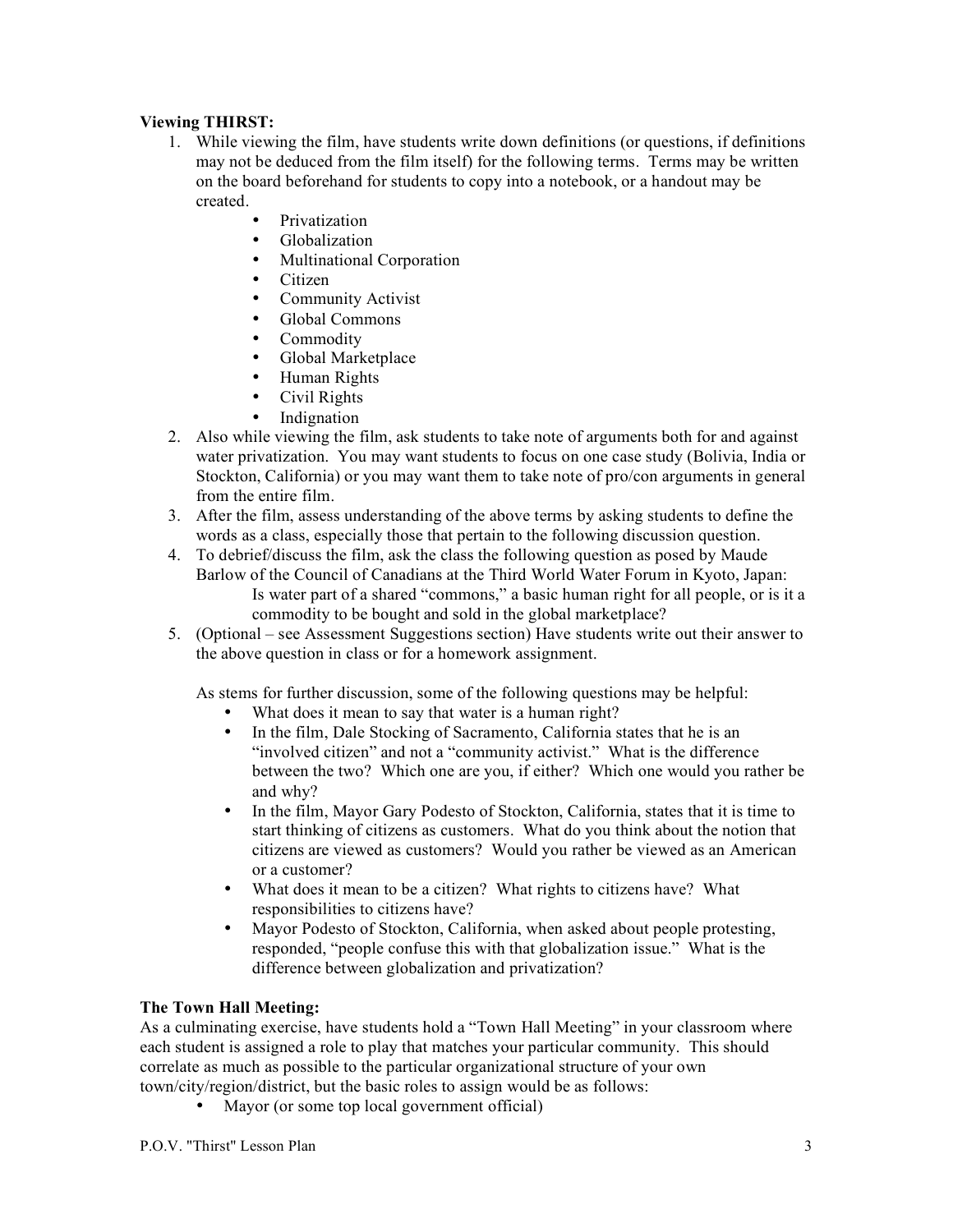- City Council Members (or elected or appointed officials that represent the people)<br>• Local Water Authority Employees/Managers/Administrators
- Local Water Authority Employees/Managers/Administrators
- Private Water Company Representatives
- Local Citizens against water privatization
- Local Citizens for water privatization
- Moderator (could be the teacher, or someone who will keep the discussion on track and ensure meaningful/respectful dialogue)
- Other roles as appropriate for your local situation
- 1. Describe the scene (like Stockton, California in the film) that a large, multinational water company (name can be made up by student representatives) has approached your local government and wants to purchase the rights to your water supply. In return, they propose to invest heavily in the city and local economy and promise to deliver clean water to everybody in town. Some people are for this initiative, and some are against. The Mayor, with democratic process in mind, has decided to hold a Town Hall Meeting (or whatever you want to call it) so that everybody's voice can be heard. Each student will play a role in this Town Hall Meeting.
- 2. Assign student roles and have students work in small groups (as appropriate) to compile their arguments. Research time may be needed, or at least several minutes (20 minutes minimum) for students to write out/gather their notes. They should prepare a brief statement as to why their view is "correct" as well as prepare notes for possible questions that either support or challenge their platform.
- 3. Prepare a Town Hall Meeting Agenda of who will speak and in which order.
- 4. The "Moderator" should call the Town Hall Meeting to order. Have each student, or group of students, deliver their statement to the rest of the "meeting participants" according to the Agenda. Depending on available time, you may want to allow questions after each speaker, hold questions to the very end, or only allow statements without questions.
- 5. Once all have spoken, have the City Council Members (or elected officials that represent the people) cast their votes either for or against the water privatization proposal based on the arguments heard during the Town Hall Meeting.
- 6. As a debrief exercise, ask students to share their experience playing the various roles. Did they find it difficult to play the various roles? How closely was this experience to the situation in Stockton, California in the film? Was the outcome the same as in Stockton? What did they learn by doing this exercise?

## **Assessment Suggestions**

- 1. Written definitions to key terms associated with the film.
- 2. Have students answer the following question both as an opening exercise before they have viewed the film, and again after the film and debrief discussion: Is water part of a shared "commons," a basic human right for all people, or is it a commodity to be bought and sold in the global marketplace?

Compare the two answers for growth and depth of understanding.

3. Participation in Town Hall Meeting (i.e. contribution to group's overall presentation, teamwork, research, oral presentation, written statement, etc…).